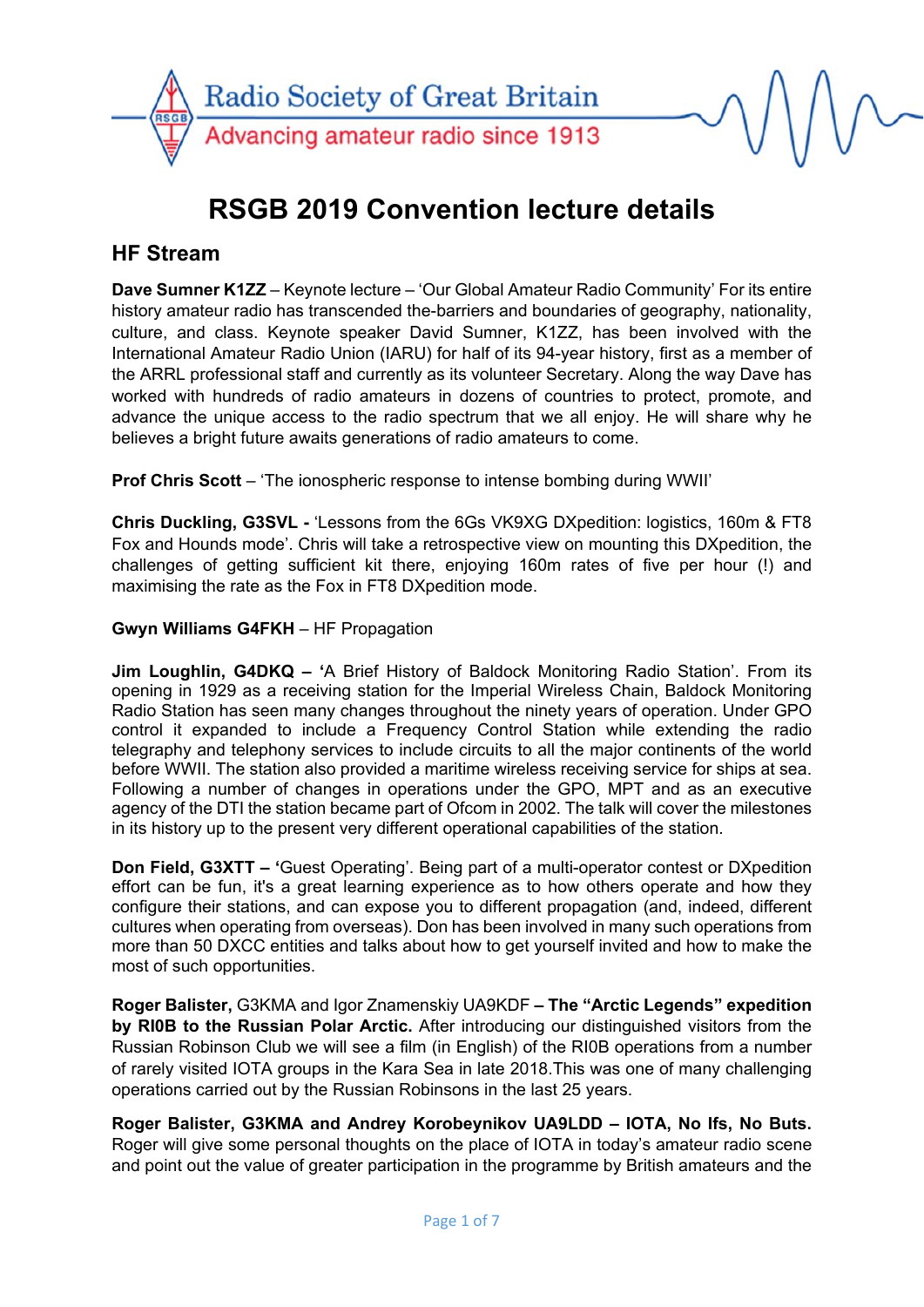

ease with which this can be achieved at very little cost. This will be followed by a return to the Russian Robinsons' contribution to IOTA and a short video-clip with English subtext of the RI1F operation from Viktoriya Island in the Franz Josef Land Archipelago in late 2017.

**David Deane, EI9FBB -** DXpeditioning - 5V7EI and lessons learned from previous activity

**Tony Canning, G2NF** – Urban QRM; What can I do?

**Nobby Styles, G0VJG –** DXpedition to Wallis Island

**Prof. Michael Warrington, G4EMW –** HF Radio within the Polar Regions and the Problem of Maintaining Communications with Civil Aircraft

## **VHF Stream**

**Marcus Walden, G0IJZ** – 'Tropo Ducts: A Strategy for Records?' Marcus will talk about propagation via elevated tropospheric ducts. He will present analysis of radiosonde data and show propagation predictions that explain some of the long-distance amateur links made through ducting. The talk will cover VHF through to mm-wave bands.

**Alwyn Seeds, G8DOH** – 'Coax and connectors, the forgotten ingredient of high-performance VHF/UHF stations. Alwyn will draw on his long professional and amateur experience to explain many of the pitfalls and mistakes made when selecting feedlines and coaxial connectors. Although focused on VHF/UHF issue this talk should be of interest to all radio amateurs.

**Chris Deacon, G4IFX** – 'More on the polarisation of 50 MHz signals via sporadic-E'. At VHF we tend to assume that our signals arrive at the other end with more or less the same polarisation as they left with, whereas at HF it's commonly believed that polarisation is effectively 'scrambled' as the signal goes through the ionosphere. But how many of us know what's really happening, particularly via sporadic-E which suffers from such dramatic fading? In this session Chris Deacon, G4IFX will initially reprise some of the results from his 2016 and 2017 Convention presentations, which showed that the effective polarisation of sporadic-E signals is constantly changing over timescales of seconds to minutes. He will then go on to describe the results of his more recent experiments using new more comprehensive measurement techniques, which are beginning to help us answer key questions about the true nature of Es propagation.

**Jenny Bailey, G0VQH – '**Building your own antenna test range' I would love to check the performance of some home-made antennas and a few purchased antennas, for example the 6/2/70 white stick omni from various manufacturers. A professional antenna test range is beyond the budget of most radio amateurs, so how well would a compromised range built in a back garden work? This talk will explore our adventures in antenna testing.

**Neil Smith, G4DBN** - **I can HEAR it, why won't it decode?** How do you choose the best digital mode for tropospheric DX at VHF and above? Why do distant stations on VHF/UHF/SHF digimodes often decode better than those at 300-500km? Neil will investigate the effects of multipath, scintillation, scatter modes and radio characteristics on signal coherence and decodability. He will discuss the shortcomings for terrestrial DXing of using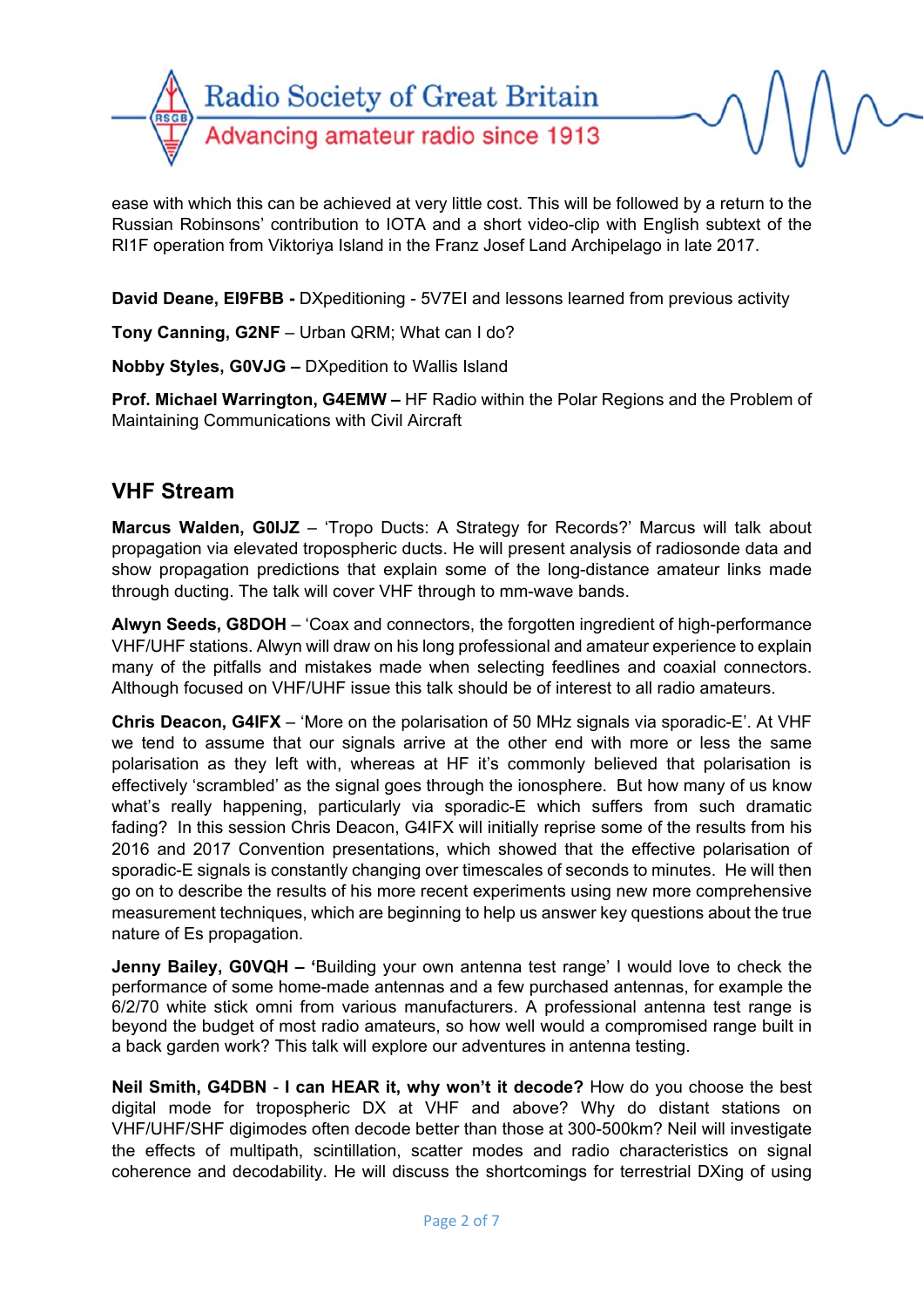

modes and technologies designed for HF and EME. Could alternative modulation schemes work better for terrestrial DX? Does the future lie in real-time path sounding and agile adaptive techniques?

**Chris Whitmarsh, G0FDZ** - 122 GHz and up. Chris is a very well-known and respected microwaver who is constantly 'pushing the frontiers' in the higher microwave bands. His talk will cover the 122, 134 and 241 GHz bands and beyond and the equipment that is typically used. He will also cover the operating challenges to enable the record breaking contacts to be made.

**Richard Banester, G4CDN** 2m Ionoscatter - using digital modes to open up paths that are usually unworkable. The push for everyday 1500km.

**Noel Matthews, G8GTZ** EME Adventures using the 32m dish at Goonhilly. Noel's presentation will cover the recent history of the iconic Goonhilly site in Cornwall and the current amateur radio activities on the site. In particular, he will talk about the opportunity and challenges of using the 32 metre GHY6 dish for EME communications.

**Sam Jewell, G4DDK –** Icom IC9700: How does it measure up as a VHF DX transceiver - It has been several years since any of the big amateur radio manufacturers have released a VHF and UHF only transceiver. Icom's announcement that the new IC9700 would not only cover 144 and 432MHz but would include 1296MHz as standard set a high level of expectation. Not only would this be a new transceiver but it would use software defined radio (SDR) architecture instead of the usual superhet technology in order to improve performance. Hopes have been very high that this new transceiver would be the perfect radio for dx'ing, satellite and as a general base station for other modes of operation. Have the expectations been realised? G4DDK will present his finding about the radio including a number of key performance measurements. These measurements have been made by a number of wellknown amateurs and verified by Sam's own measurement Is the IC9700 the radio we have all been waiting for or should we wait for the next generation?

**Simon Watts, G3XXH -** Airborne Maritime Reconnaissance Radars for the RAF, 1946 – 2010. At the end of WWII microwave airborne maritime reconnaissance radar (known as ASV) was widely in service with RAF Coastal Command. New systems were subsequently developed, but based closely on their wartime heritage. During the 1970s there was a major change in technology and design, resulting in the Searchwater radar, incorporating advanced signal processing, computer control and sophisticated wide bandwidth waveforms. This talk will describe the evolution of ASV radars from the end of WWII up to Searchwater in the Nimrod MR<sub>2</sub>

**Mike Richards, G4WNC** – Amateur Radio and the Raspberry Pi

# **Contest University (Saturday)**

**Steve Nichols, G0KYA** - Propagation and Contesting - Steve will discuss how propagation plays an important role in contesting and present the tools available today for helping to predict for the big weekend itself. The session will show how time of day defines the productivity of the HF frequency bands available.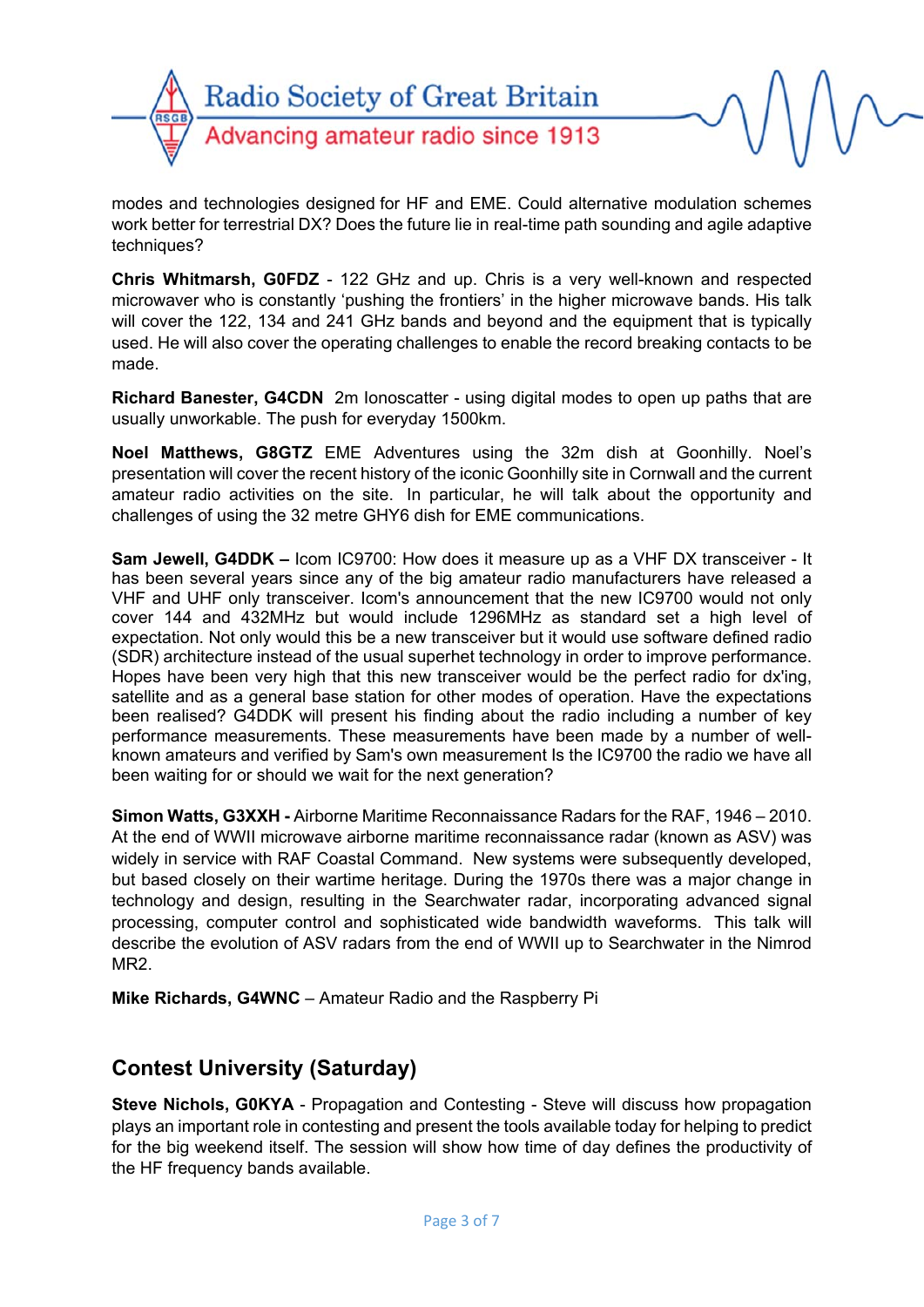

**Dave Lawley, G4BUO** – The M6T Multi-Multi Station. Dave will present on the world famous M6T contest station. This Multi-Multi (multi operator, multi transmitter) UK station holds a strong competitive edge both on a continental and global scale. Dave will run through the team and an insight to how they achieve such impressive results as well as a history of the Suffolk station.

**Jonathan Mitchener, G0DVJ** – 'SkookumLogger - Contesting with macOS' Jonathan will cover how this feature-rich logger supports contest operators using the Mac, and will incorporate actual demonstrations. This software by K1GQ, supports a large number of contests, including most RSGB HF & VHF events. SkookumLogger was used by entrants in WRTC18 and also has an integrated CW contest simulator. It can be configured simply for beginners but also in 2BSIQ mode for the most advanced contester. It has developed significantly, and the number of Mac users has increased markedly, since the previous talk Jonathan did on this at the 2011 convention.

**Dominic Smith, M0BLF** – Winning the RSGB AFS Superleague - Dom will share how operators of the Camb Hams achieved the winning club in the RSGBs AFS Superleague. Undoubtedly, this award comes with some good operating, decent station engineering and some other secrets which promises to be interesting to hear about.

**Dave Sumner, K1ZZ –** WRTC (World Radiosport Team Championship) - Dave is a very wellknown DXer and contester from the USA. We have a unique opportunity for Dave to present this year. Dave will present what the WRTC (World Radiosport Team Championship) is all about, how it has evolved since the first event in 1990 and how to be a part of the next one in 2022. WRTC is the Olympics of Amateur Radio – a truly exciting and demanding programme, which is growing in popularity every time it is held.

**Chris Tran, GM3WOJ** – The GR2HQ activation in the IARU Contest – Chris will also focus on the IARU contests. Every year, IARU member nation activates HQ stations as part of the multiplier scheme within this contest. Organising participating HQ stations for the UK is a challenging job and Chris is at the heart for the GR2HQ UK stations. Chris will show how this activation is executed and how GR2HQ compares to other very competitive activations from around the world.

**Andy Cook, G4PIQ -** SO2R without Breaking the Bank

## **AMSAT**

**Achim Vollhardt, DH2VA, AMSAT-DL -** Report on the Es'hail-2 / QO-100 activities of AMSAT-DL

**Achim Vollhardt, DH2VA, AMSAT-DL -** Narrow band operation for QO-100

**Iain Young, G7III** - Ranging using the QO-100 Satellite

**Prof Julia Hunter-Anderson, Warwick University** - WUSAT-3 – a novel wildlife tracking satellite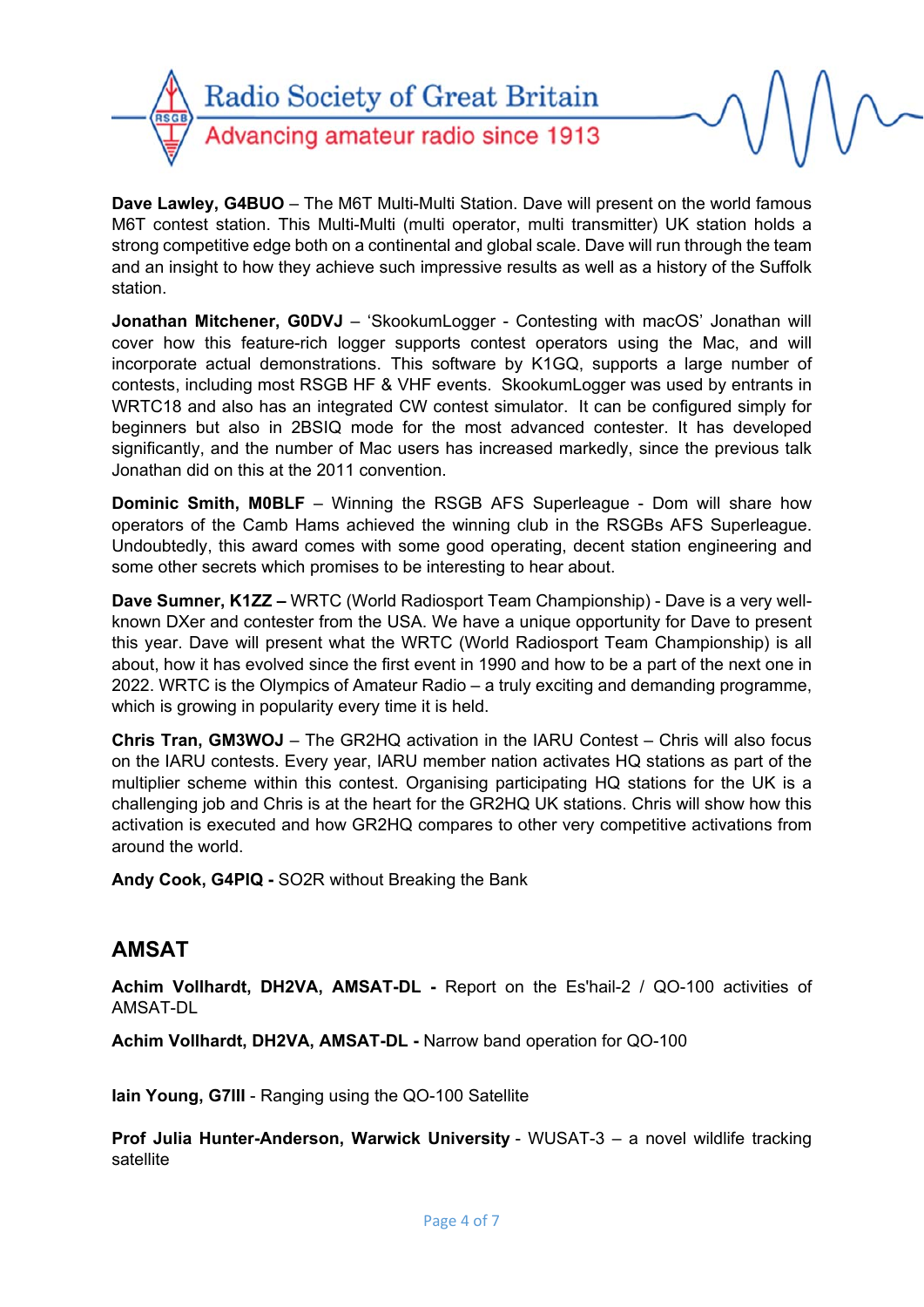

**Pat Norris, Former Apollo Engineer -** Apollo 50 and return to the Moon. Pat Norris FRAeS, FRIN, AIAA, CITP is a retired space and IT engineer. Pat spent 50 years working on space projects including the Apollo Moon landings as a NASA contractor and the Hubble Space Telescope as a European Space Agency program manager. From 1980 until 2018 he worked for software multinational CGI. He is the author of two books on space surveillance as well as many articles, book chapters and conference presentations on all aspects of space. He was awarded the Apollo Individual Achievement Award in 1969 and the Sir Arthur Clarke Lifetime Achievement Award in 2016. His latest book *Returning People to the Moon After Apollo: Will It Be Another Fifty Years?* was published in June. His talk will be entitled 'Returning to the Moon 50 Years after Apollo 11'. The question of why we haven't sent humans to the Moon since 1972 is explored by identifying the success factors of Apollo and the failure factors of the contemporary Soviet programme. This provides a basis for assessing today's programs and plans for sending humans to the Moon, including those of NASA, the two American billionaires Elon Musk and Jeff Bezos, China and Russia.

**Dr Barnaby Osborne European Space Agency, M6KGO** - Challenges for the Small Communication Satellite Industry. Small Satellites are at the forefront of innovation in the space industry leading developments in miniaturisation, use of commercial off-the-shelf components in space and the implementation of mega-constellations. Previously small satellites were predominately used for academic/research missions; however, we are now seeing a significant interest in using them for commercial missions, with commercial communications missions predicted to be the most numerous. This presentation will give an overview of the current small communications satellite sector, discuss some of the future challenges that face the industry and provide an overview of some of the upcoming technology solutions that will be needed.

**Jim Heck, G3WGM, Hon. Sec. AMSAT-UK -** Welcome and AMSAT-NA Presentation. This year is the 50th Anniversary of AMSAT-NA and they are celebrating over the weekend of 18th-20th October. In light of this, they have given the AMSAT-UK committee permission to present on their behalf. The presentation will cover existing projects and the new GOLF-TEE project, which is under development.

**Dave Crump, G8GKQ** - Use of the QO-100 Wideband Transponder for DATV

**Dave Johnson, G4DPZ -** Report of the Current FUNcube fleet of satellites and FUNcube Next

**Dr Chris Bridges, Surrey Space Centre -** Student satellite hardware developments at SSC

**Dr John Paffett, CEO KISPE Space** - Open Source Satellite Strategy

### **General interest**

**Dean Pesnell** - Project Scientist at the Solar Dynamics Observatory. "Solar Dynamics Observatory, SDO, the Sun and the Ionosphere" (via Skype) DX'ing is more fun when the Sun has sunspots. So amateur radio operators closely monitor what the Sun is doing. Dean uses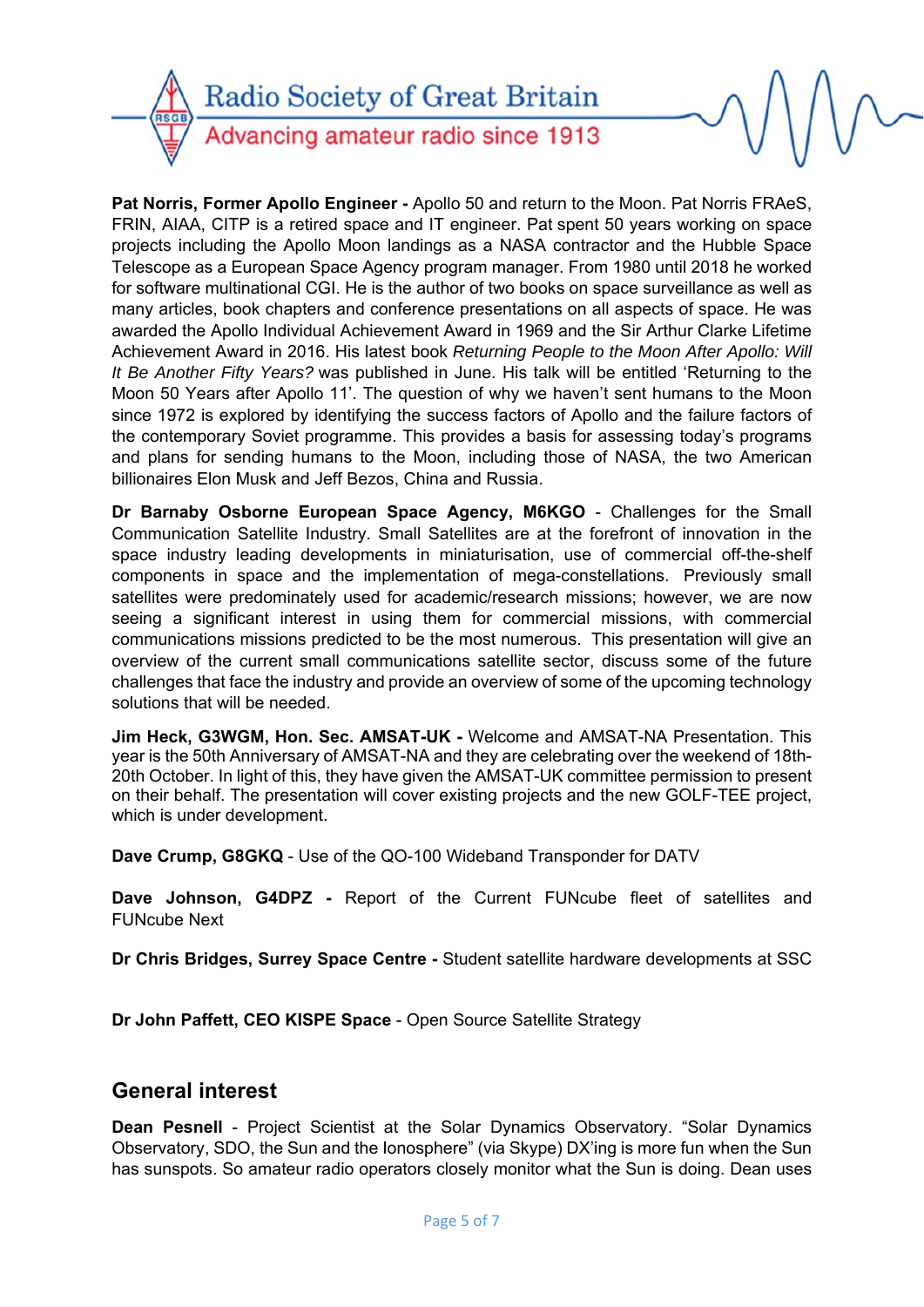

the Solar Dynamics Observatory (SDO) to study the Sun. He will describe two areas where SDO science is directly related to radio communications. 1) SDO measurements of the light that creates the ionosphere. 2) How the sunspot number will change over the next 5-10 years. Come and see how studying the Sun helps us understand the Earth and amateur radio.

**Elaine Richards, G4LFM –** 'Writing for all variants of RadCom'. Could you be an author for one of the RSGB's magazines or e-magazines? It's not as difficult as you think. Whether it's something simply explained for RadCom Basics, something much more complex for RadCom Plus or an idea or project that you think other Members will want to read in RadCom, we are interested in your ideas. The editorial team and the Technical Panel are there to help bring your ideas to completion. Elaine will give some easy-to-remember pointers to help you on your way to becoming a RadCom author.

**Steve White, G3ZVW** - The BBC's South Atlantic Relay Station on Ascension Island. Steve will give a presentation on the BBC's South Atlantic Relay Station on Ascension Island. The presentation will cover the facility's broadcast transmitters both old and new, the antennas and especially how the antennas can be electrically steered to beam signals accurately to any part of Africa or South America. All-in-all it gives a fascinating insight into a high-power broadcasting facility on this remote island in the middle of the South Atlantic.

**Meet the Board** – a chance to discuss current issues and strategy with the members of the RSGB Board of Directors.

**Kamal Singh, M0IOV** – 'The future and growth of Amateur Radio'. There was a time when amateur radio was at the leading edge of technological innovation and pioneered important telecommunications breakthroughs. Year by year, our importance, strength and contributions started to decline. Our appeal began to deteriorate as the digital world overtook us and we struggled to remain relevant. We thought digital might be the distant future, but it was actually the present. The more the world progressed with mainstream technologies, the deeper we withdrew into our secluded niche, often citing the mantra "that isn't radio". The world over, amateur radio is facing the challenge of attracting new blood into its community. Can we reverse this tide, or will we be relegated to the annals of obsolescence? This session explores an alternative history and suggests some controversial ways to move forward.

**John Rogers, M0JAV and David Lauder, G0SNO – RFI Clinic. Interested in finding out the** characteristics of some common causes of RFI? This session will consist of a short presentation on the tools and techniques used to locate and identify RFI sources. Then a number of test setups will be available using radios, SDR's and spectrum analysers to let you see and hear some of these common RFI sources. If you have an unusual source then bring it along for us to investigate.

**ICQPodcast Session -** Grow, Merge or Disband your Club - Is your club relevant in today's society? Now that we are well and truly in the 21st century are radio clubs as relevant as they were 60 years ago? Many clubs are suffering from declining membership numbers, others are close to closing. Successful clubs seem to have that winning formula. In modern times groups of like-minded amateurs have bonded together to enjoy our hobby successfully without the club infrastructure. Is it time to rewrite the rule book? We invite the audience to interact with the panel to discuss this problem. Discussion and debate to understand our options in a new era to keep our hobby alive.